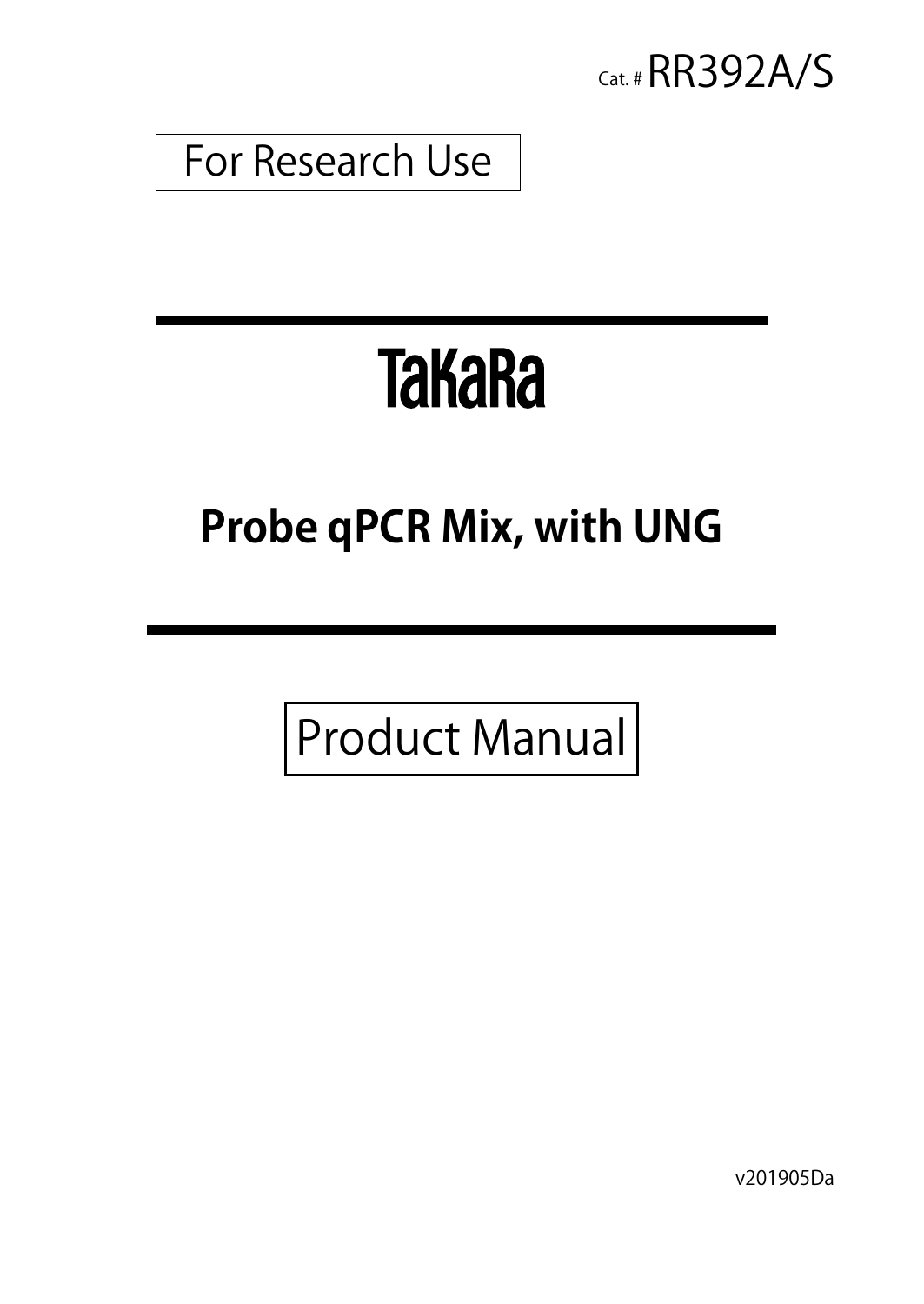

### **Table of Contents**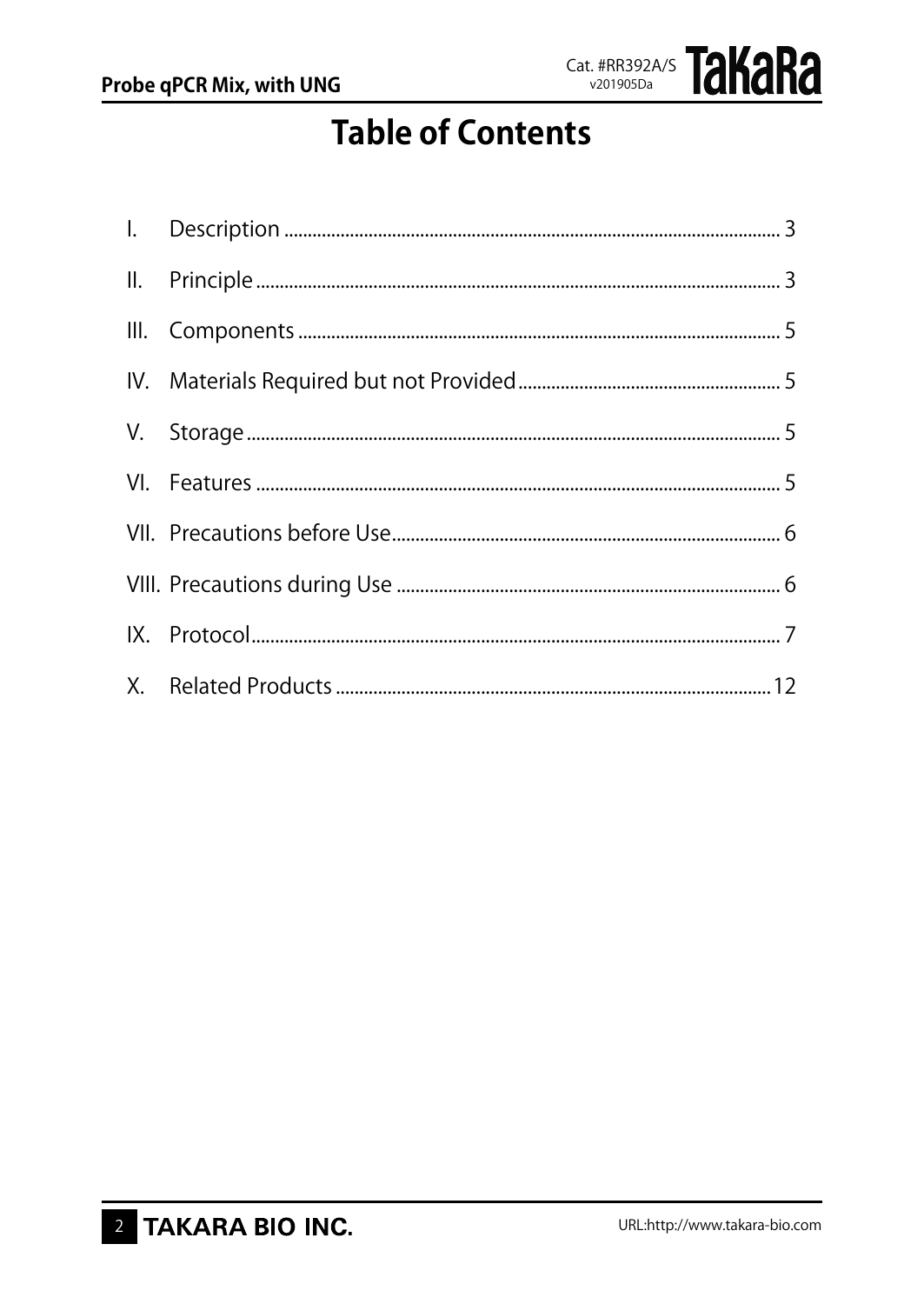#### **I. Description**

Probe qPCR Mix, with UNG is designed for probe-based qPCR. A combination of a hot-start PCR enzyme and an optimized buffer results in excellent suppression of non-specific amplification, high amplification efficiency, and high detection sensitivity in real-time PCR analyses. This product is also suitable for high-speed PCR. It allows accurate target quantification and detection over a broad dynamic range and makes it possible to perform highly reproducible and reliable real-time PCR analyses. Probe qPCR Mix, with UNG is supplied as a 2X premix containing Tli RNase H and Uracil N-Glycosylase (UNG). A heat-resistant Tli RNase H can minimize PCR inhibition by degrading residual mRNA in reactions using cDNA templates, while UNG can avoid false positives due to carryover contamination by degrading previously amplified PCR products with this kit.

Compatible instruments:

- Thermal Cycler Dice® Real Time System III (Cat. # TP950/TP970/TP980/TP990)\*
- Thermal Cycler Dice Real Time System  $II$  (Cat.  $\#$  TP900/TP960)\*
- Thermal Cycler Dice Real Time System Lite (Cat. # TP700/TP760)\*
- Applied Biosystems 7300/7500/7500 Fast Real-Time PCR System and StepOnePlus Real-Time PCR System (Thermo Fisher Scientific Inc.)
- CFX96 Real-Time PCR Detection System (Bio-Rad Laboratories, Inc.)
- \* Not available in all geographic locations. Check for availability in your area.

#### **II. Principle**

This product uses a hot-start PCR enzyme for PCR amplification. PCR amplification products can be monitored in real time using a probe.

#### **1. PCR**

PCR is a technique used to amplify specific target sequences from minute amounts of DNA. By repeating three steps—heat denaturation, primer annealing, and primer extension—the target fragment is amplified up to a million times by DNA polymerase within a short time.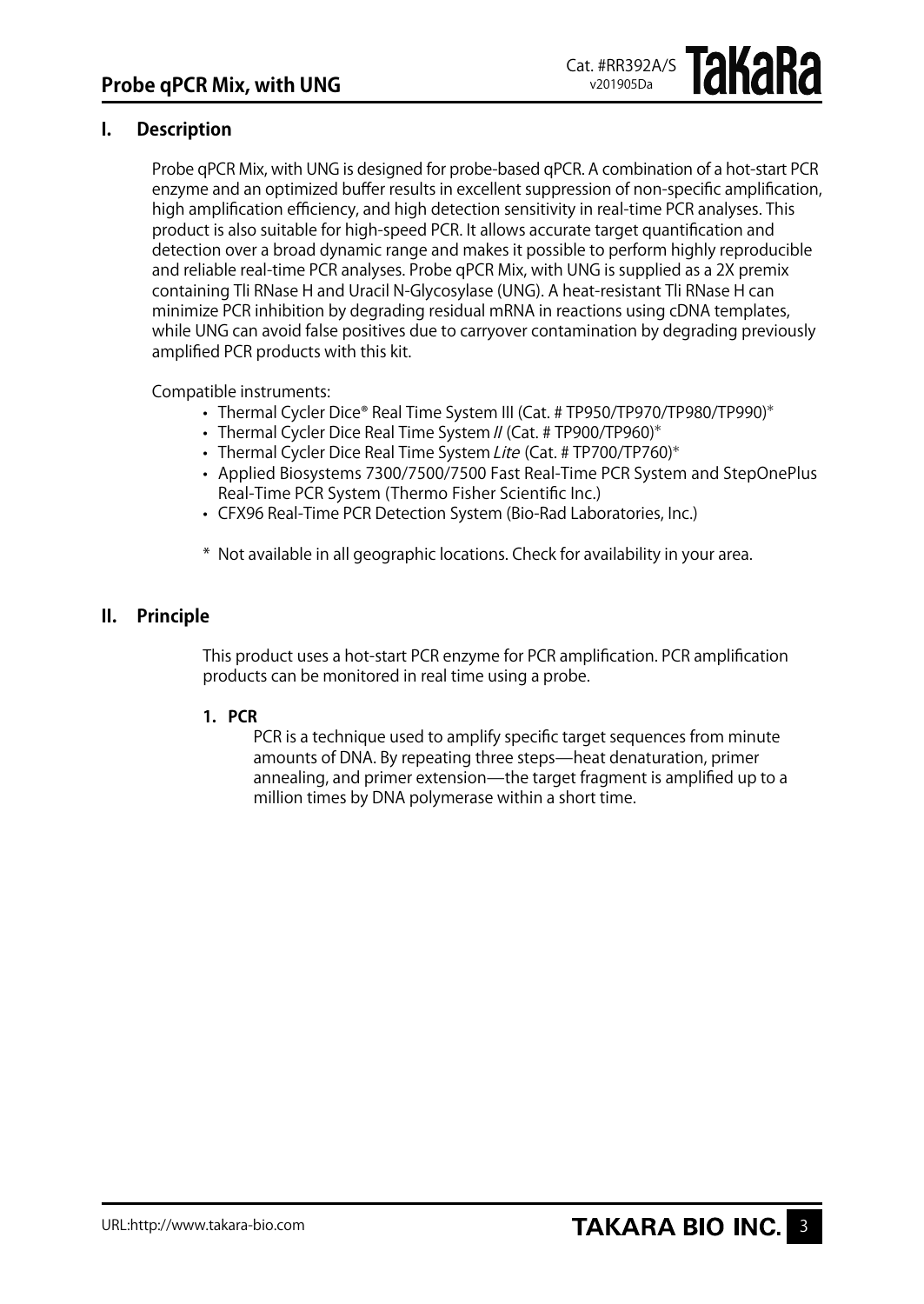#### **2. Fluorescence Detection**

Probe oligonucleotides labeled with a 5' fluorophore (e.g., FAM) and a 3' quencher (e.g., TAMRA) are added to the reaction. Fluorescence of the fluorophore is suppressed by the quencher.

Under annealing conditions, the probe hybridizes in a sequence-specific manner to the template DNA. During the extension reaction, the  $5' \rightarrow 3'$ exonuclease activity of Taq DNA polymerase degrades the hybridized probe, releasing quencher suppression and allowing fluorescence.



2) Primer annealing/probe hybridization

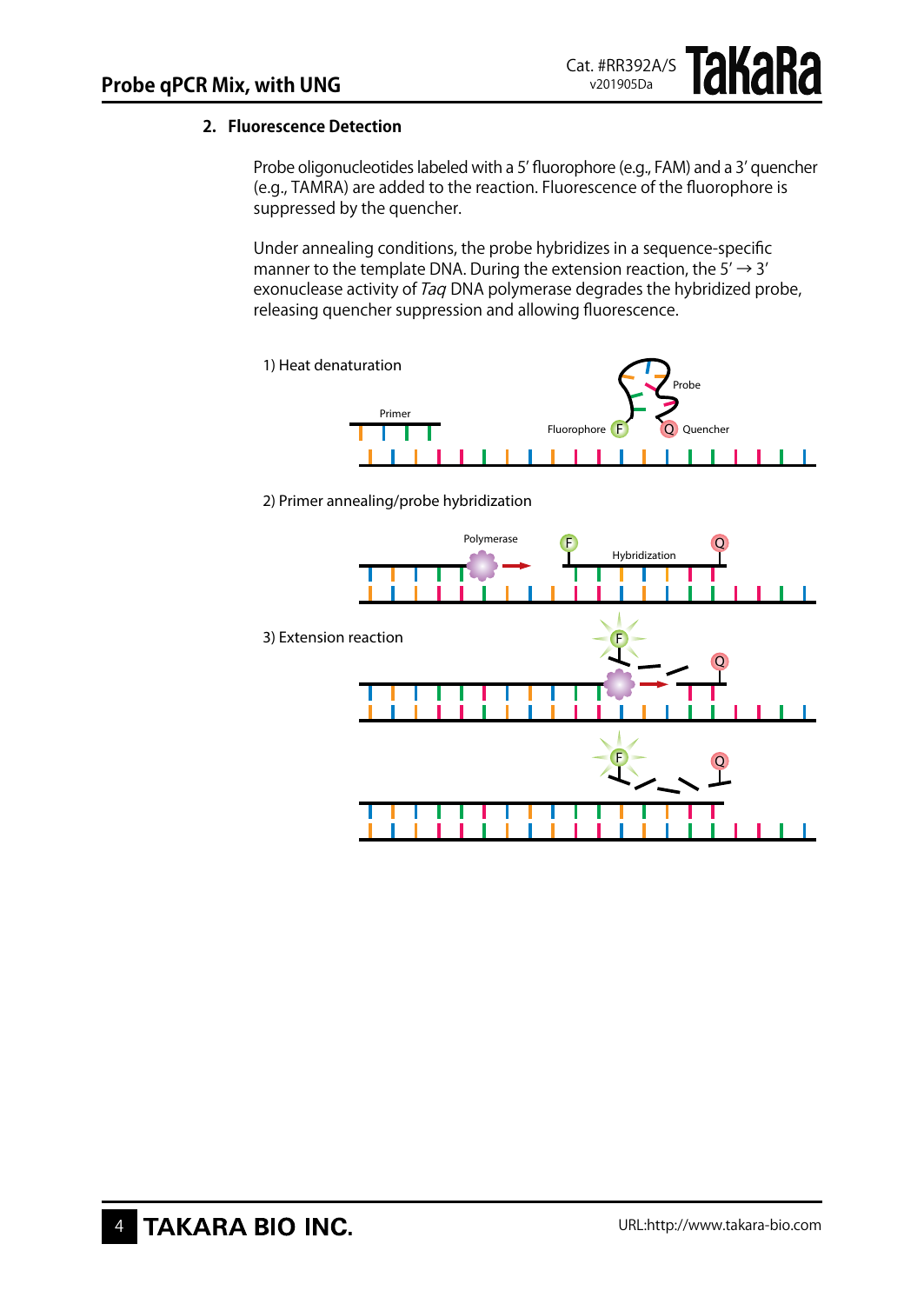#### **III. Components (for 200 reactions)**

|                                          | Cat. # RR392A   | RR3925     |
|------------------------------------------|-----------------|------------|
| Probe qPCR Mix, with UNG $(2X)^{*1}$     | 1 ml $\times$ 5 | 1 ml       |
| ROX Reference Dye (50X) <sup>*2</sup>    | 200 $\mu$ l     | 40 $\mu$ I |
| ROX Reference Dye II (50X) <sup>*2</sup> | 200 $\mu$ I     | 40 $\mu$ I |

- $*1$  Contains PCR enzyme, dNTP Mixture, Mg<sup>2+</sup>, Tli RNase H, and UNG.
- \*2 Use when performing analyses with real-time PCR instruments that normalize fluorescent signals between wells, such as Applied Biosystems instruments.
	- ◆ Add ROX Reference Dye (50X) in a volume equivalent to 1/50 of the PCR reaction mixture when using the following Applied Biosystems systems:
		- • 7300 Real-Time PCR System (Thermo Fisher Scientific Inc.)
		- StepOnePlus Real-Time PCR System (Thermo Fisher Scientific Inc.)
	- ◆ Add ROX Reference Dye II (50X) in a volume equivalent to 1/100 of the PCR reaction mixture when using the following Applied Biosystems systems:
		- 7500 Real-Time PCR System (Thermo Fisher Scientific Inc.)
		- 7500 Fast Real-Time PCR System (Thermo Fisher Scientific Inc.)
	- No ROX Reference Dye (50X) is required when using any of the following systems:
		- Thermal Cycler Dice Real Time System series (Cat. # TP950/TP970/TP980/TP990, TP900/TP960, TP700/TP760)\*
		- CFX96 Real-Time PCR Detection System (Bio-Rad Laboratories, Inc.)
		- \* Not available in all geographic locations. Check for availability in your area.

#### **IV. Materials Required but not Provided**

- 1. Real-time PCR instrument
- 2. Reaction tubes or plates designed specifically for the gPCR instrument used
- 3. PCR primers
- 4. Probe for detection
- 5. Sterile purified water
- 6. Micropipette and tips (sterile, with filter)
- **V. Storage** -20℃

#### **VI. Features**

- 1. This product allows rapid and accurate gene detection and quantification using real-time PCR.
- 2. The 2X premix enables easy pipetting.
- 3. High resistance to inhibitors allows for successful PCR reactions with templates purified using simpler methods.
- 4. The premix includes Tli RNaseH, a heat-resistant RNase H that minimizes PCR inhibition by degrading residual mRNA in input cDNA, and Uracil N-Glycosylase (UNG), which avoids false positives due to carryover contamination by degrading PCR products amplified previously with this kit.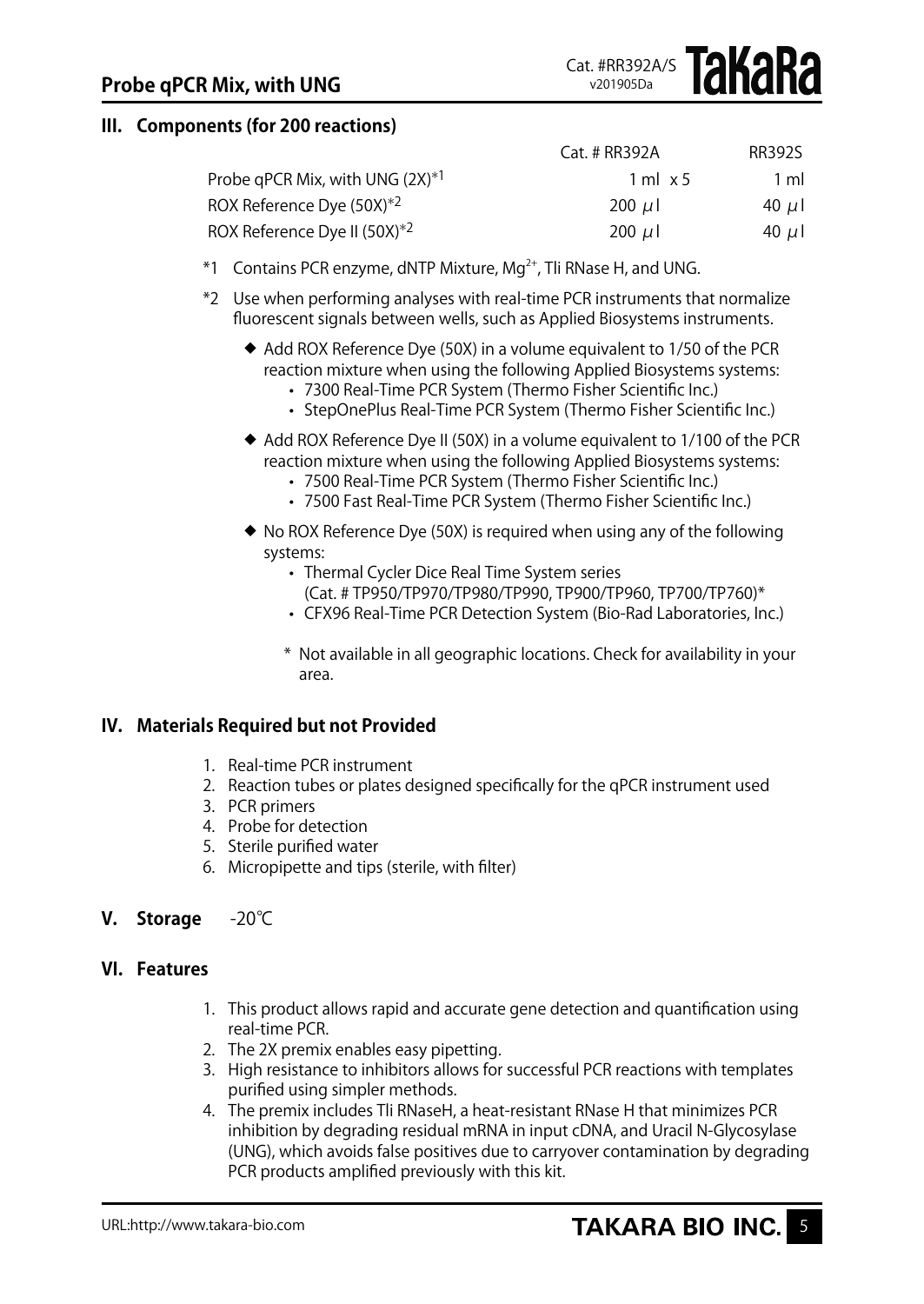#### **VII. Precautions before Use**

Read these precautions before use and follow them when using this product.

1. Before use, make sure the reagent is evenly mixed by gently inverting the tube several times without creating bubbles. Uneven reagent mixing will result in inadequate reactivity. Do not mix by vortexing.

When stored frozen at -20℃, Probe qPCR Mix (2X) may precipitate. To dissolve the precipitate completely, warm by hand or let stand at room temperature for a while, then invert the tube several times. Make sure reagent is evenly mixed before use.

- 2. Place reagent on ice immediately after it has thawed.
- 3. This product is not supplied with probe and primers.
- 4. Use fresh disposable tips to minimize potential cross-contamination between samples when preparing reaction mixtures or dispensing aliquots.
- 5. The probe and primers are susceptible to degradation by nuclease. Take care to avoid nuclease contamination during sample handling.
- 6. We recommend designating and physically segregating three separate areas, as described below, for preparing reaction mixtures, preparing samples, and performing the detection reaction. Please avoid opening or closing a tube containing amplified products in any areas.
	- Area 1: Reaction mixture preparation and dispensing
	- Area 2: Sample preparation
	- Area 3: Addition of samples to reaction mixtures

This kit allows amplification and detection to take place simultaneously in real time. Thus, no electrophoresis or other analytical methods are required after the reaction is complete. Never remove amplification products from tubes as doing so may introduce contamination.

7. Operate real-time PCR instruments in accordance with the manufacturer's instructions.

#### **VIII. Precautions during Use**

When contamination from the previous reaction using this kit is suspected, perform a step that incubates the reaction mixture at 25℃ for 10 minutes. PCR products that were carried over from the previous reaction will be degraded by the UNG activity.

The DNA polymerase included in this premix is a hot-start PCR enzyme with an anti-Taq antibody that inhibits polymerase activity. Do not perform the pre-PCR incubation (5 - 15 min at 95℃ ) that is required for other companies' chemically modified hotstart PCR enzymes. Prolonged heat treatment may inactivate the enzyme, affecting amplification efficiency and quantification accuracy. Even for the initial denaturation, incubation at 95℃ for 30 sec is sufficient.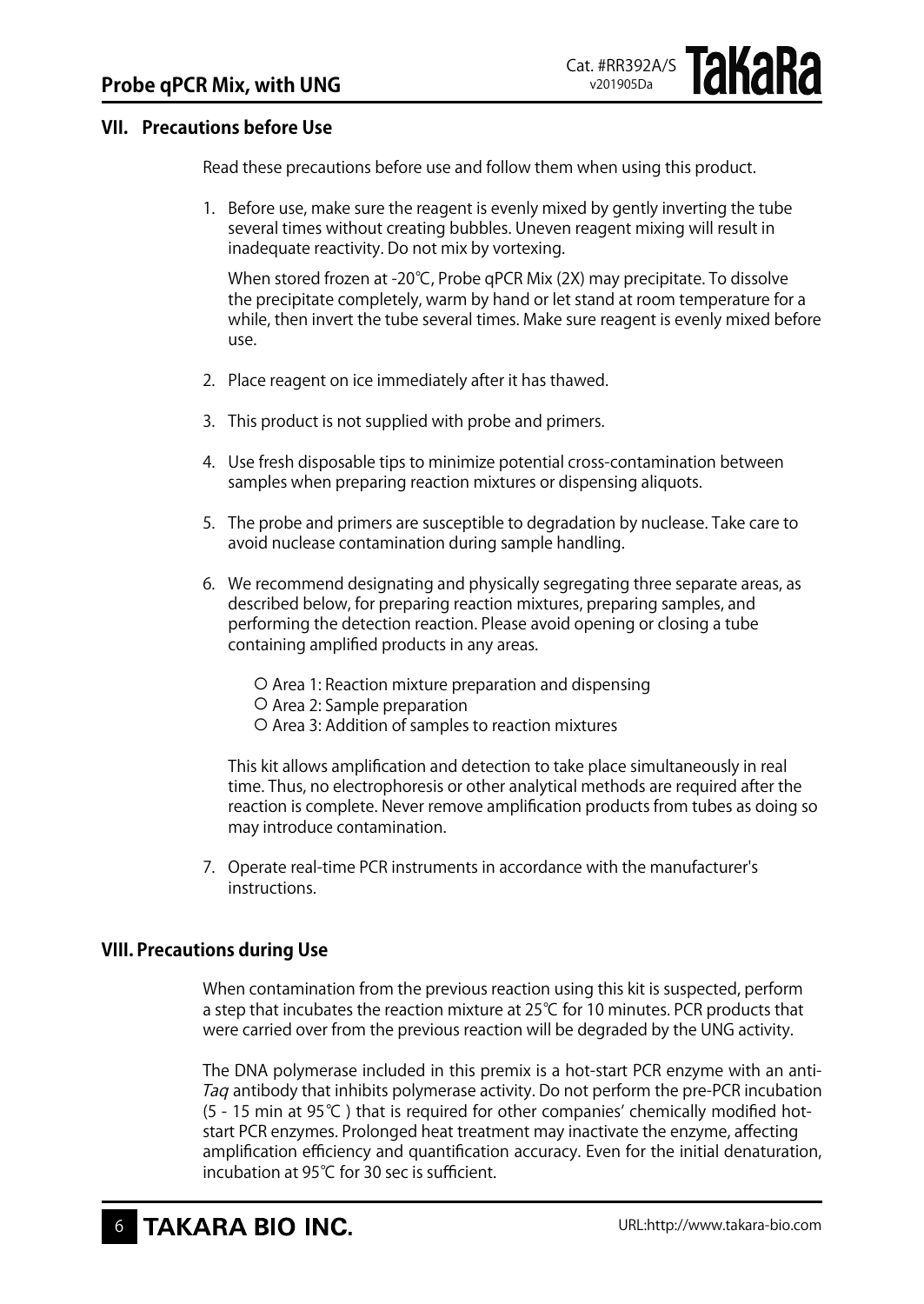

#### **IX. Protocol**

#### **[Protocol when using the Thermal Cycler Dice Real Time System III, II, and Lite]**

- \* Follow the instructions in the user manual for each instrument.
	- 1. Prepare a PCR reaction mixture as indicated below.

| <ror +="" reaction=""></ror>    |             |                  |
|---------------------------------|-------------|------------------|
| Reagent                         | Volume      | Final conc.      |
| Probe qPCR Mix, with UNG (2X)   | 12.5 $\mu$  | 1 X              |
| PCR Forward Primer (10 $\mu$ M) | $0.5 \mu$   | 0.2 $\mu$ M $*1$ |
| PCR Reverse Primer (10 $\mu$ M) | $0.5 \mu l$ | 0.2 $\mu$ M $*1$ |
| Probe $*2$                      | 1 $\mu$     |                  |
| Template <sup>*3</sup>          | $2 \mu$     |                  |
| Sterile purified water          | $8.5 \mu$   |                  |
| Total                           | $25 \mu$    |                  |
|                                 |             |                  |

2. Start the reaction.

 $\mathbf{F}$  and  $\mathbf{A}$  and  $\mathbf{A}$  and  $\mathbf{B}$  and  $\mathbf{A}$ 

The recommended protocol for PCR reactions is the shuttle PCR standard protocol shown below. Although the annealing/extension time can be set between 20 and 30 sec, try 30 sec first for more consistent results. (See <PCR reaction conditions> on page 11.)



3. After the reaction is complete, check the amplification curves and plot a standard curve if absolute quantification will be performed.

Refer to the instrument's instruction manual for specific analysis methods.

\*1 - 4: Refer to <PCR reaction conditions> on page 11.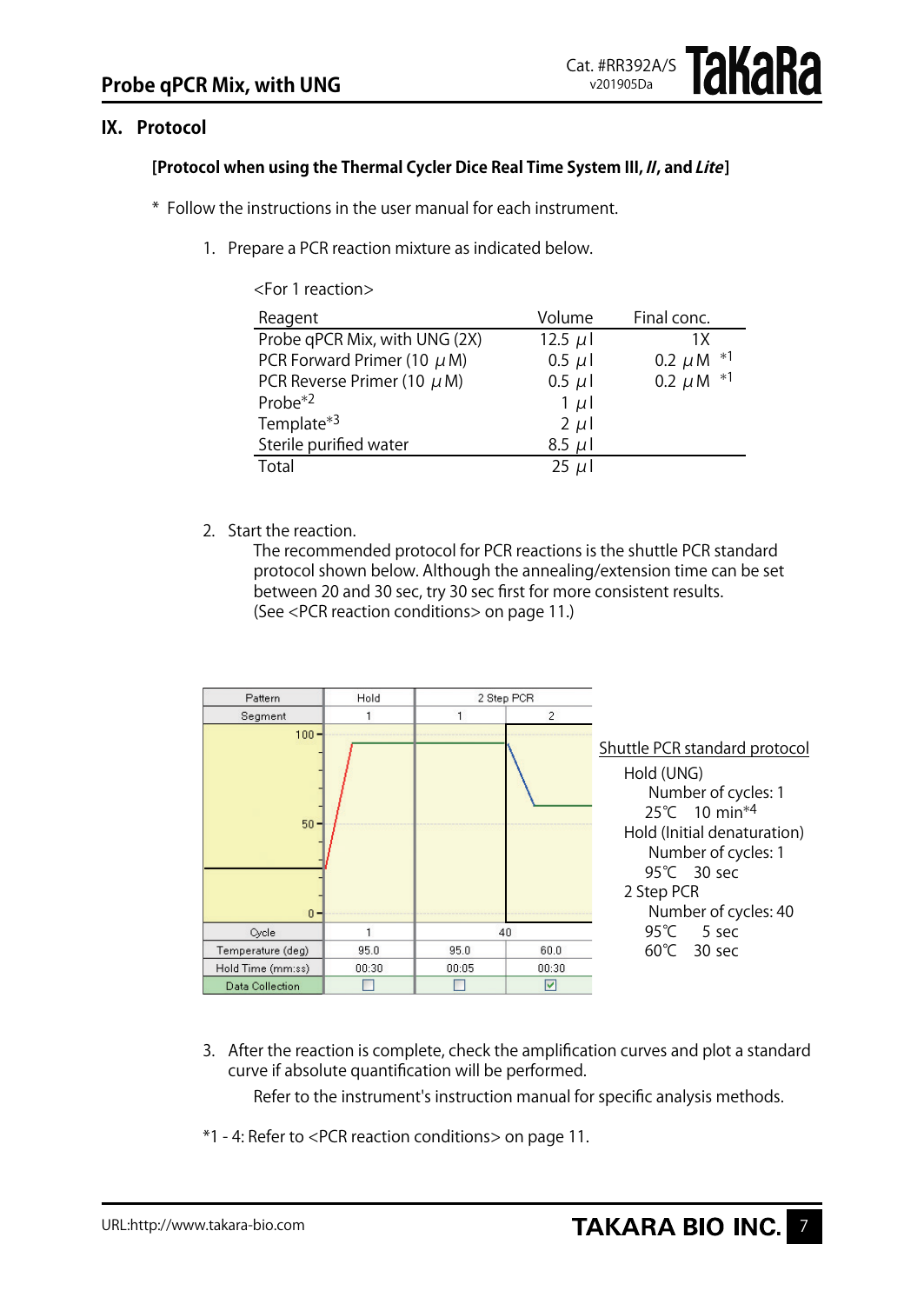#### **[Protocol when using the Applied Biosystems 7300 Real-Time PCR System, StepOnePlus Real-Time PCR System]**

\* Follow the instructions in the user manual for each instrument.

1. Prepare a PCR reaction mixture as indicated below.

| $\sim$ $\sim$ $\sim$ $\sim$ $\sim$ $\sim$ $\sim$ $\sim$ |                    |                  |                  |
|---------------------------------------------------------|--------------------|------------------|------------------|
| Reagent                                                 | Volume             | Volume           | Final conc.      |
| Probe qPCR Mix1, with UNG (2X)                          | 10 $\mu$           | $25 \mu$         | 1X               |
| PCR Forward Primer (10 $\mu$ M)                         | $0.4 \mu l$        | 1 $\mu$ l        | 0.2 $\mu$ M $*1$ |
| PCR Reverse Primer (10 $\mu$ M)                         | $0.4 \mu l$        | 1 $\mu$          | 0.2 $\mu$ M $*1$ |
| Probe <sup>*2</sup>                                     | $0.8$ $\mu$        | $2 \mu l$        |                  |
| ROX Reference Dye (50X)*5                               | $0.4 \mu l$        | 1 $\mu$          | 1Χ               |
| Template <sup>*3</sup>                                  | $2 \mu$            | $4 \mu$          |                  |
| Sterile purified water                                  | $6 \mu$            | $16 \mu$         |                  |
| Total                                                   | $*7$<br>$20 \mu l$ | $*7$<br>50 $\mu$ |                  |

Cat. #RR392A/S v201905Da

**akara** 

2 Start the reaction

<For 1 reaction>

The recommended protocol for PCR reactions is the shuttle PCR standard protocol below. Try this protocol first and optimize PCR conditions as necessary. (See <PCR reaction conditions> on page 11.)

<7300 Real-Time PCR System>

Shuttle PCR standard protocol <Hold> 25<sup>°</sup>C 10 min<sup>\*4</sup> Stage 1: Initial denaturation Number of cycles: 1 95<sup>°</sup>C 30 sec Stage 2: PCR reaction Number of cycles: 40 95℃ 5 sec 60℃ 31 sec\*8 <StepOnePlus Real-Time PCR System>

Fast Protocol

<Hold> 25℃ 10 min<sup>\*4</sup> Holding stage Number of cycles: 1 95<sup>°</sup>C 20 sec Cycling stage Number of cycles: 40 95℃ 1 sec 60℃ 20 sec\*8

3. After the reaction is complete, check the amplification curves and plot a standard curve if absolute quantification will be performed.

Refer to the instrument's instruction manual for specific analysis methods.

\*1 - 8: Refer to <PCR reaction conditions> on page 11.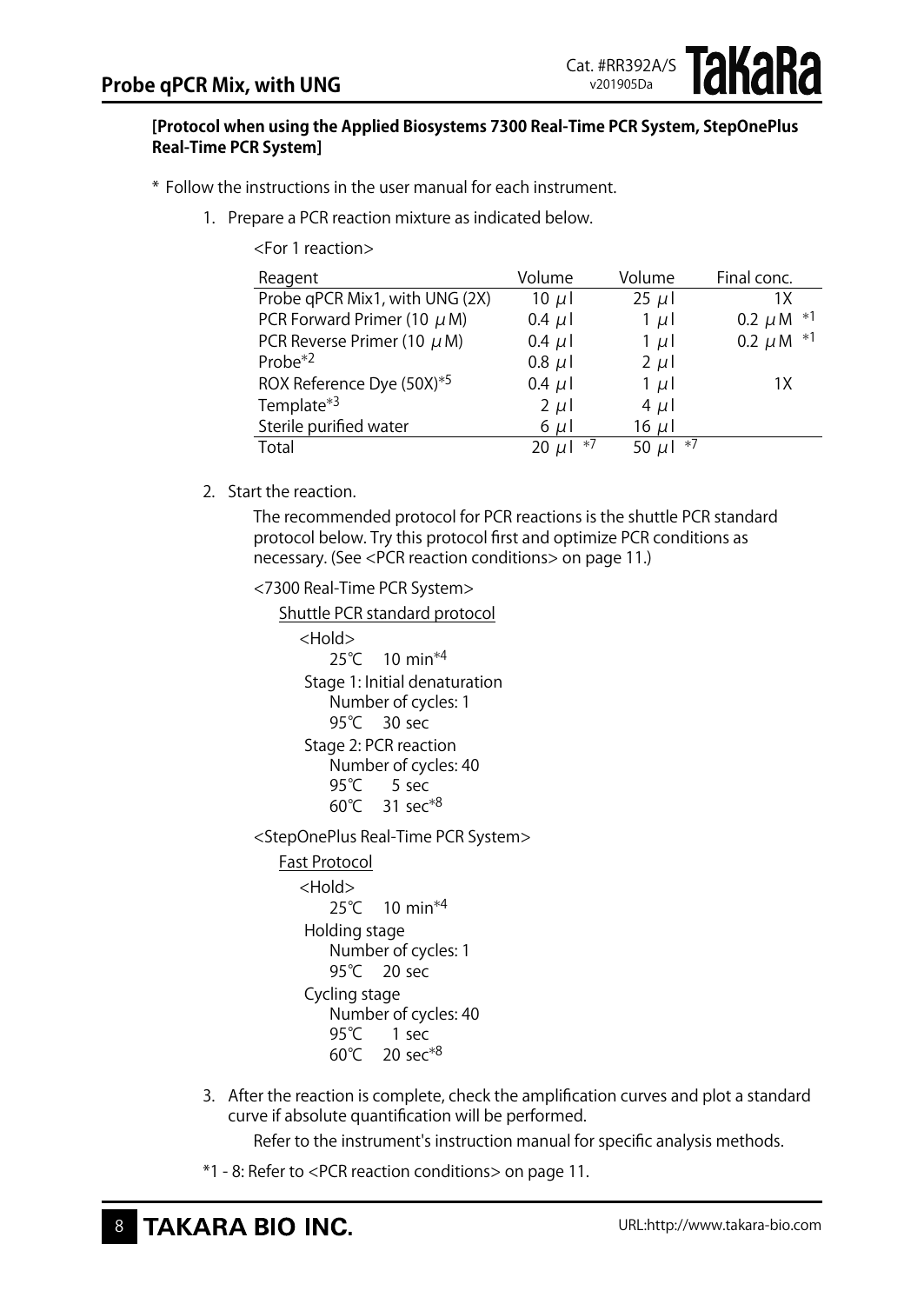#### **[Protocol when using the Applied Biosystems 7500/7500 Fast Real-Time PCR System]**

- \* Follow the instructions in the user manual for each instrument.
	- 1. Prepare a PCR reaction mixture as indicated below.

| Reagent                         | Volume           | Volume           | Final conc.       |
|---------------------------------|------------------|------------------|-------------------|
| Probe qPCR Mix, with UNG (2X)   | 10 $\mu$         | $25 \mu$         | 1 X               |
| PCR Forward Primer (10 $\mu$ M) | $0.4 \mu l$      | $1 \mu$          | *1<br>$0.2 \mu M$ |
| PCR Reverse Primer (10 $\mu$ M) | $0.4 \mu$        | 1 $\mu$          | 0.2 $\mu$ M $*1$  |
| Probe <sup>*2</sup>             | $0.8$ $\mu$      | $2 \mu l$        |                   |
| ROX Reference Dye II (50X)      | $0.2 \mu$        | $0.5 \mu$        | $0.5X * 6$        |
| Template <sup>*3</sup>          | $2 \mu$          | $4 \mu$          |                   |
| Sterile purified water          | 6.2 $\mu$        | 16.5 $\mu$       |                   |
| Total                           | $*7$<br>$20 \mu$ | $*7$<br>50 $\mu$ |                   |

2. Start the reaction.

The recommended protocol for PCR reactions is the shuttle PCR standard protocol below. Try this protocol first and optimize PCR conditions as necessary. (See <PCR reaction conditions> on page 11.)

<7500 Real-Time PCR System>

```
Shuttle PCR standard protocol
      <Hold>
          25℃ 10 min<sup>*4</sup>
       Stage 1: Initial denaturation
          Number of cycles: 1
          95<sup>°</sup>C 30 sec
       Stage 2: PCR reaction
          Number of cycles: 40
          95℃ 5 sec
          60℃	 34	sec*8
<7500 Fast Real-Time PCR System>
   Fast protocol
```
<Hold> 25<sup>°</sup>C 10 min<sup>\*4</sup> Holding stage Number of cycles: 1 95<sup>°</sup>C 20 sec Cycling stage Number of cycles: 40 95<sup>°</sup>C 3 sec 60℃ 30 sec\*8

3. After the reaction is complete, check the amplification curves and plot a standard curve if absolute quantification will be performed.

Refer to the instrument's instruction manual for specific analysis methods.

\*1 - 8: Refer to <PCR reaction conditions> on page 11.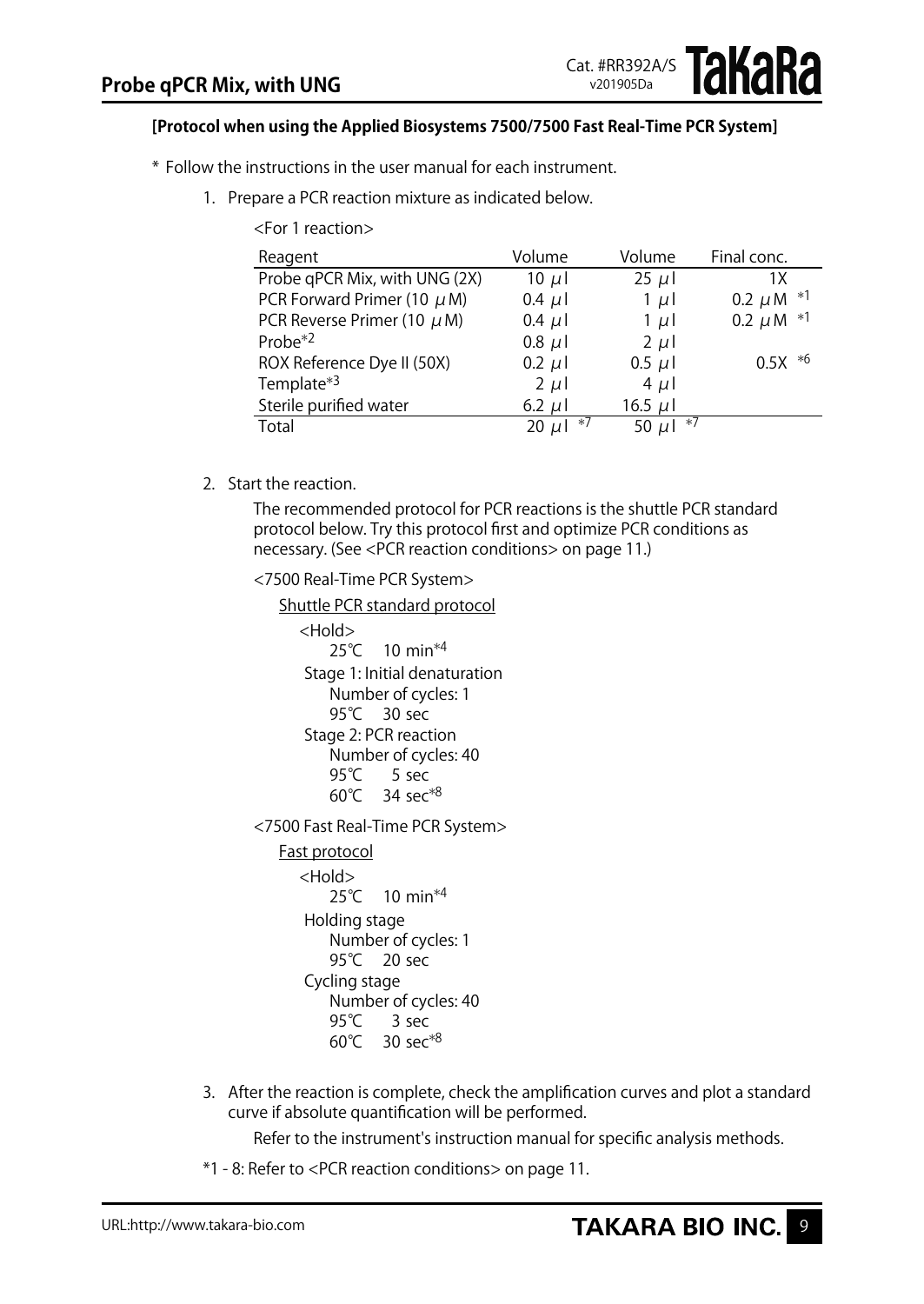#### **[Protocol when using the CFX96 Real-Time PCR Detection System]**

- \* Follow the instructions in the user manual for the CFX96 Real-Time PCR Detection System.
	- 1. Prepare a PCR reaction mixture as indicated below.

| <for 1="" reaction=""></for>    |             |                   |  |  |  |
|---------------------------------|-------------|-------------------|--|--|--|
| Reagent                         | Volume      | Final conc.       |  |  |  |
| Probe qPCR Mix, with UNG (2X)   | 10 $\mu$    | 1Χ                |  |  |  |
| PCR Forward Primer (10 $\mu$ M) | $0.4 \mu l$ | ∗1<br>$0.2 \mu M$ |  |  |  |
| PCR Reverse Primer (10 $\mu$ M) | $0.4 \mu l$ | 0.2 $\mu$ M $*1$  |  |  |  |
| Probe $*2$                      | $0.8 \mu l$ |                   |  |  |  |
| Template <sup>*3</sup>          | $2 \mu l$   |                   |  |  |  |
| Sterile purified water          | 6.4 $\mu$   |                   |  |  |  |
| Total                           | $20 \mu$    |                   |  |  |  |

2. Start the reaction.

The recommended protocol for PCR reactions is the shuttle PCR standard protocol below. Try this protocol first and optimize PCR conditions as necessary. (See <PCR reaction conditions> on page 11.)

Shuttle PCR standard protocol <Hold> 25<sup>°</sup>C 10 min<sup>\*4</sup>

Hold (Initial denaturation) Number of cycles: 1 95<sup>°</sup>C 30 sec 2-step PCR Number of cycles: 40 95℃ 5 sec 60℃ 30 sec

3. After the reaction is complete, check the amplification curves and plot a standard curve if absolute quantification will be performed.

Refer to the instrument's instruction manual for specific analysis methods.

\*1 - 4: Refer to <PCR reaction conditions> on page 11.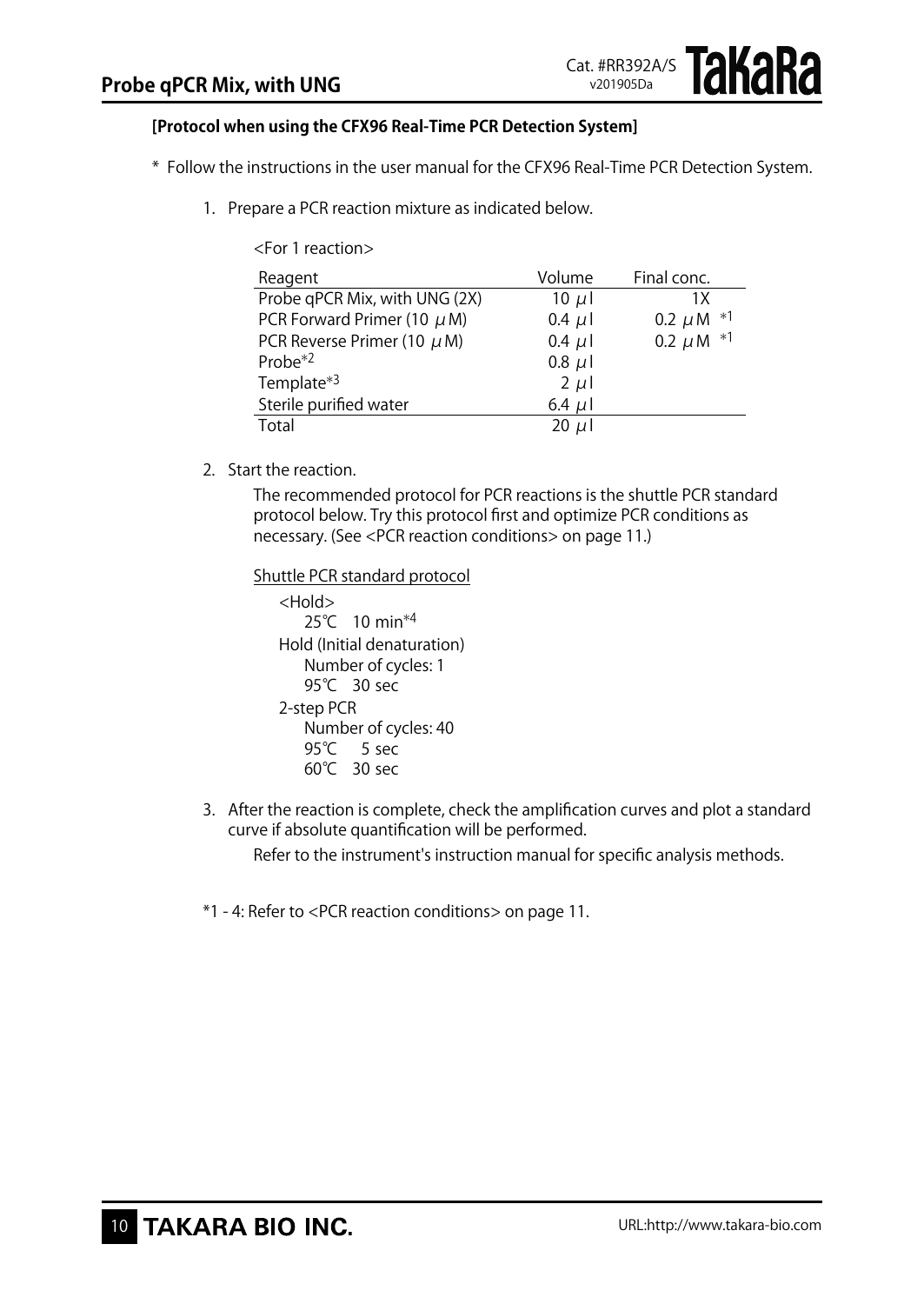#### **<PCR reaction conditions>**

| Step                           | Temperature | Time     | Detection | Comment                                                                                                                                                                                                                                                                                                                                                                                                |
|--------------------------------|-------------|----------|-----------|--------------------------------------------------------------------------------------------------------------------------------------------------------------------------------------------------------------------------------------------------------------------------------------------------------------------------------------------------------------------------------------------------------|
| <b>Initial</b><br>denaturation | 95° $C$     | $30$ sec | Off       | Generally, 95℃ for 30 sec is sufficient<br>for initial denaturation in most cases,<br>even with difficult to denature<br>templates such as circular plasmids<br>and genomic DNAs. This procedure<br>may be extended to 1 - 2 min at 95 $°C$<br>depending on template condition.<br>Prolonged denaturation may inactivate<br>the enzyme. Therefore, do not perform<br>denaturation for more than 2 min. |

Shuttle PCR (2-step PCR) Cycle number: 30 - 45 cycles

| Step                    | Temperature        | Time                          | Detection | Comment                                                                                                                                                                                                                         |
|-------------------------|--------------------|-------------------------------|-----------|---------------------------------------------------------------------------------------------------------------------------------------------------------------------------------------------------------------------------------|
| Denaturation            | 95°C               | $3-5$ sec                     | Off       | Generally the amplification product<br>size for real-time PCR does not exceed<br>300 bp. Therefore, 95℃ for about<br>3 - 5 sec is usually sufficient.                                                                           |
| Annealing/<br>Extension | $56 - 64^{\circ}C$ | 20 - 30 sec<br>(31, 34 sec)*8 | On        | When optimizing reaction conditions,<br>evaluate results using annealing/<br>extension temperature in the range of<br>56 - 64℃ . If poor reactivity occurs,<br>increasing incubation time for this step<br>may improve results. |

- \*1 A final primer concentration of 0.2  $\mu$  M works well in most cases. However, should further optimization be required, try adjusting primer concentrations in the range of 0.1 to 1.0  $\mu$ M.
- \*2 The probe concentration varies depending on the real-time PCR instrument being used and the type of fluorescent label. Refer to the instrument manual and the probe data sheet to determine the appropriate concentration. When using the Thermal Cycler Dice Real Time System III, *II* and *Lite*, use a final concentration in the range of 0.1 - 0.5  $\mu$  M.
- \*3 The optimal quantity depends on the copy number of the target in the template solution. Test serial dilutions to select the appropriate quantity. It is preferable to use no more than 100 ng of DNA template. When using cDNA (RT reaction mixture) as a template, the template volume should not exceed 10% of the PCR reaction mixture.
- \*4 When contamination from the previous reaction containing dUTP is suspected, add a step that incubates the mixture at 25℃ for 10 minutes. PCR products that were carried over from the previous experiment are degraded by the UNG activity.
- \*5 Use ROX Reference Dye (50X) at a final concentration of 1X.
- \*6 Use ROX Reference Dye II (50X) at a final concentration of 0.5X.
- \*7 Adjust the reaction volume according to the recommendations for the real-time PCR instrument used.
- \*8 Depending on the real-time PCR instrument used, it may not be possible to set the detection step within 30 sec. Set the detection step to 31 seconds or more for the Applied Biosystems 7300 Real-Time PCR System and 34 seconds or more for the Applied Biosystems 7500 Real-Time PCR System.